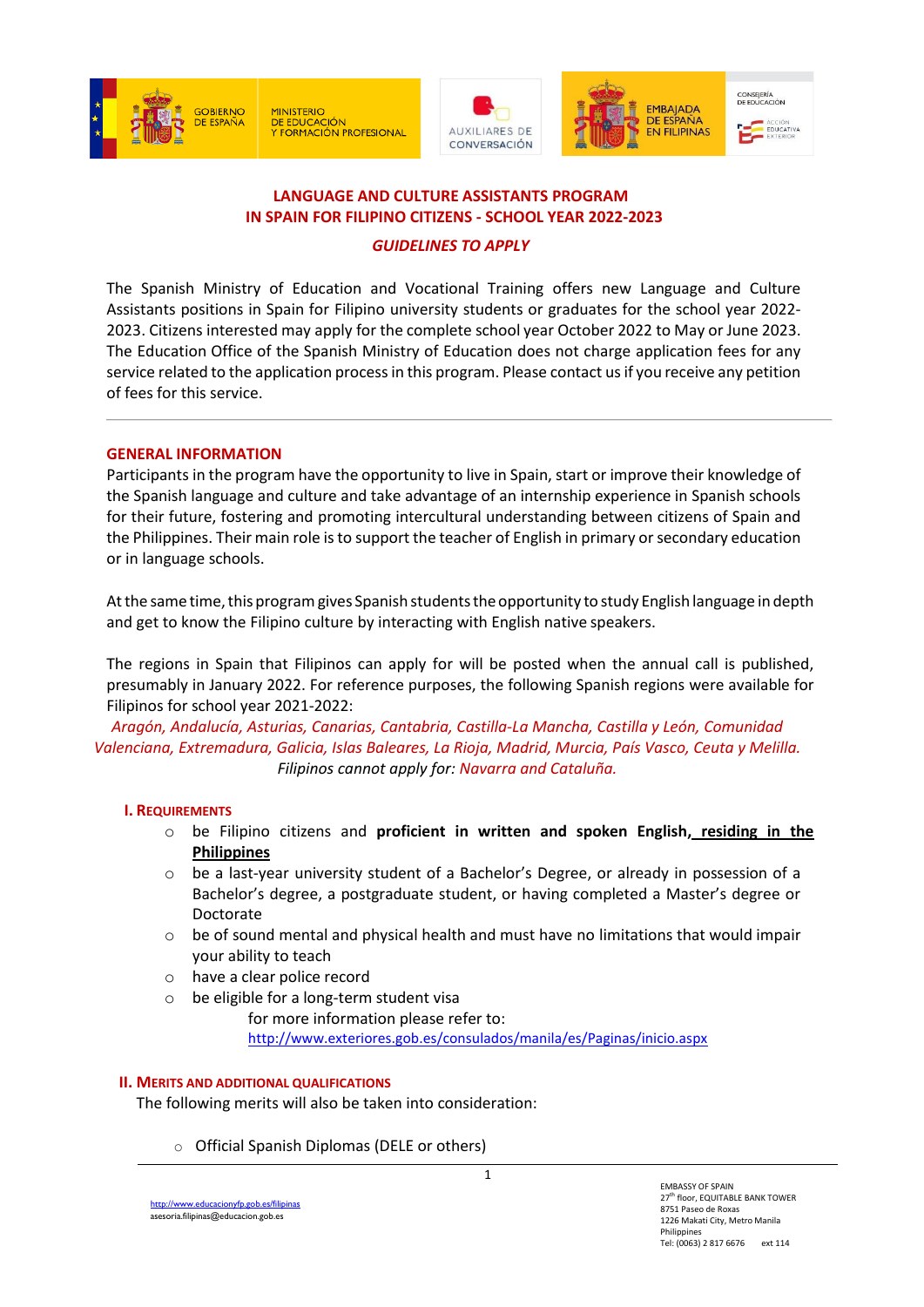- o Degrees or students of degrees related to Education
- o Prior teaching experience
- o Experience living, working or studying overseas
- o Knowledge of other languages in addition to English and Spanish
- o Additional degrees other than those required to participate

#### **III. TEACHING ASSISTANTS' DUTIES AND RESPONSIBILITIES INSPAIN**

- a. The candidates selected will complete their duties as language and culture assistants, supporting the teaching of English under the supervision and guidance of a classroom teacher at schools
- b. The weekly requirement of the assistants is a minimum of 12 class hours (in Madrid and Comunidad Valenciana it could be up to 16 hours), all of which are spent assisting the classroom teacher
- c. The language assistant and the classroom teacher (or the institution's head teacher or Principal) may agree upon other tasks such as attending meetings, giving talks and participating in extracurricular activities, such as field trips, school exchanges, school plays, concerts or sports carnivals
- d. The different local education authorities from each region will allocate each assistant in a primary school, secondary college or language school (adults)

# **IV.SPECIFIC CONDITIONS OF THE GRANT**

- a. A monthly allowance of approximately 700€ (1000€ in Madrid and Comunidad Valenciana)
- b. Health Insurance in Spain.
- c. Initial training course at the beginning of the school year
- d. Official certification issued by Spanish educational authorities
- e. Paid school holidays: Christmas and Easter
- f. Lodging, transportation from and to the country of origin and meals are at the applicant's own expense

#### **V. PROCEDURE TO APPLY**

The general application process will tentatively start in January 2022 until April (specific dates still to be announced) through the Spanish Ministry of Education website via PROFEX. For Filipinos that wish to apply, an interview with the Education Advisor is **mandatory before** submitting any applications through PROFEX. All the interviews will be online. Information on how to apply through PROFEX will be published on our website after candidates have been interviewed. **No applications on PROFEX will be considered if the candidate has not passed this interview**.

Before the submission of applications through PROFEX, the application process for a position of language assistant in Spain for school year 2022-2023 will consist of two stages:

# **STAGE 1: Candidates from institutions that have partnered with the Spanish Ministry of Education and Vocational Training**

Candidates of universities that have partnered with the Spanish Ministry of Education (Ateneo de Manila, University of Santo Tomas, University of the Philippines Diliman, De La Salle University, De La Salle College of St. Benilde, West Visayas State University and Xavier University - Ateneo de Cagayan) need to apply through their university (International/External Relations Office (Ateneo de Manila, DLSU, WVSU, XU), Spanish Section in the Modern/Foreign/European Languages Department (UST, UP Diliman) or Center for Academic Linkages (De La Salle – College of St. Benilde). They will be pre-selected by their universities in October. The pre-selected candidates will then be interviewed by the Education Advisor through an online interview. Once the university endorses their candidates, they will be contacted by this Education Office in the Philippines with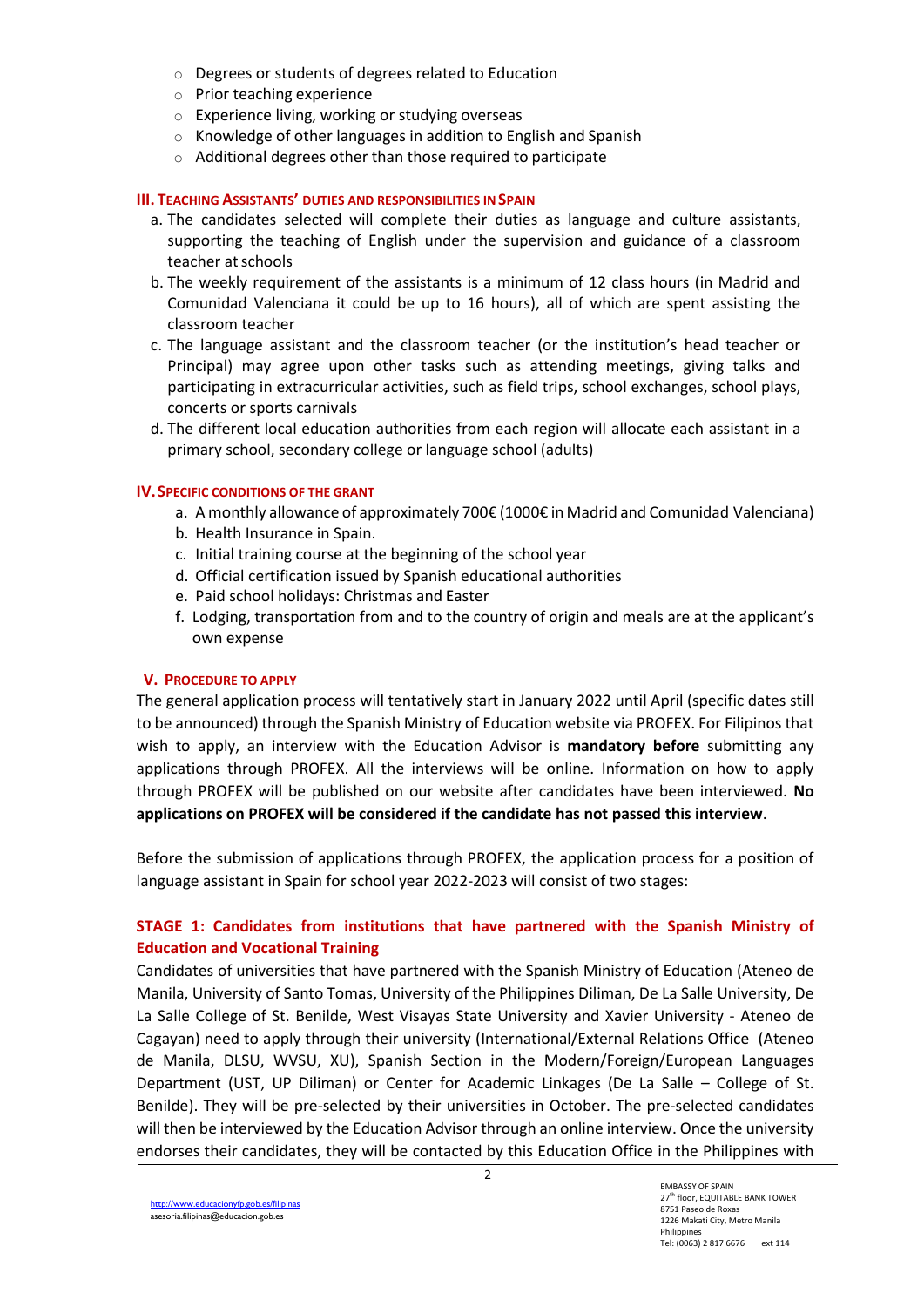information on how to schedule their interview. For graduates, their university will inform them whether they will consider their application or if they will need to apply through stage 2. If a student or graduate misses the pre-selection process by their university, they will be able to apply through stage 2, if it opens.

Currently-enrolled students in Instituto Cervantes can also apply through this institution, following the same procedure. They will need to meet the general requirements and be enrolled in a course of any level. In order to apply, they will need to contact *[cenmni@cervantes.es](https://extranet.educacion.es/owa/,DanaInfo=.aoxcCqjikHn2,Port=443,SSL+redir.aspx?C=gTRGK2RdduS_8RQsrYyHZaLL4_NiiQaWVhQHd04n0z06D51krFrYCA..&URL=mailto%3acenmni%40cervantes.es)* from October 1 to October 31 and provide their full name, course they are enrolled in and an email address. No applications will be accepted after October 31. Applicants from IC with a higher level of Spanish will be given priority.

#### **STAGE 2: General public**

After Stage 1 is finished, if there are still vacancies, interested applicants will find information on our website on how to book an appointment for an online interview. Please note this won't be known until stage 1 is finished, and it will be announced on our website as soon as it is known. Kindly refrain from sending inquiries on this matter.

There are no special intakes for any other dates and withdrawals are not covered.

# **SPECIAL CASES**

**Current language assistants in Spain that do not belong to the batch of the Ministry of Education** If you are a language assistant in Spain in this academic year 2021-2022 and you did not apply through the Ministry of Education but wish to do so, your application is considered as a new application. You'll need to contact this Education Office at *asesoria.filipinas@educacion.gob.es* to learn more about how to apply. In this case, an interview may not be necessary. You'll need to provide a recommendation letter from your current school and how long you have been a language assistant in Spain and in which schools. As a reminder, Filipinos can be a language assistant in Spain for a maximum of 3 academic years, regardless of region or program.

#### **Withdrawals**

Due to the COVID-19 pandemic an important number of withdrawals took place. If you are in this situation, you can inquiry your university about the possibility of being endorsed again. If this were not possible or you were not endorsed by a university last year, you will need to contact *asesoria.filipinas@educacion.gob.es* to inform about your wish to re-apply. Your application will be considered but not granted, since this will depend on the number of vacancies and new applicants. You will be informed whether you are selected or not. Please do not apply through Profex until you are informed that you are finally selected. In this case, an interview may not be necessary. On Profex, you are not considered as a renewal, since renewals are only candidates who actually started their internship in Spain.

# **Teachers in the Philippines**

If you are a licensed teacher currently teaching in a public or private school or university in the Philippines (not private companies or academies), you can apply for an interview by completing the following form: <https://forms.gle/N5YAS2bGB2qpyTD96>